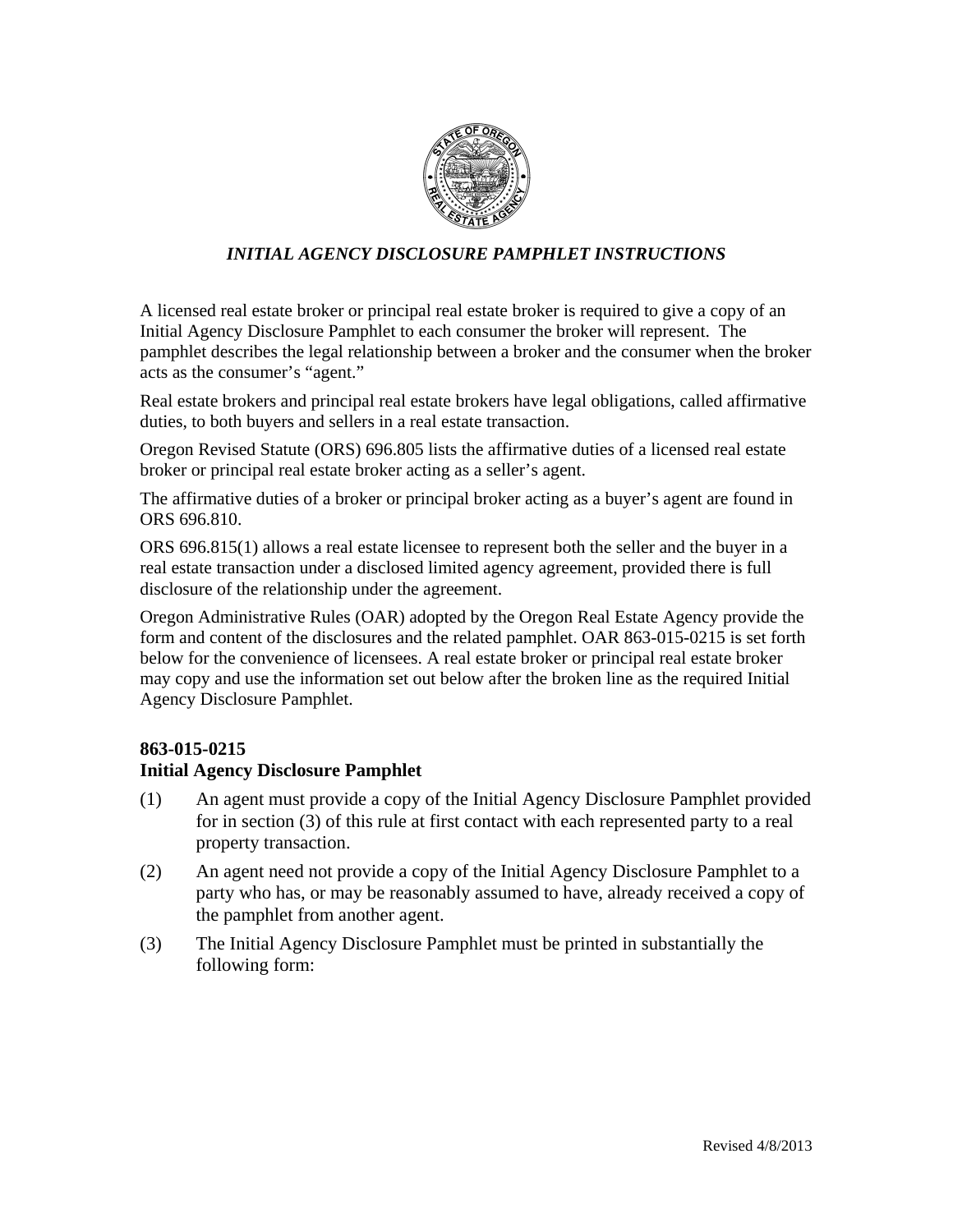# --------------------------------------------------------------------------------------------------------------- **INITIAL AGENCY DISCLOSURE PAMPHLET**

*Consumers: This pamphlet describes the legal obligations of real estate licensees in Oregon. Real estate brokers and principal real estate brokers are required to provide this information to you when they first meet you.* 

*This pamphlet is informational only. Neither the pamphlet nor its delivery to you may be interpreted as evidence of intent to create an agency relationship between you and a broker or a principal broker.* 

## **Real Estate Agency Relationships**

An "agency" relationship is a voluntary legal relationship in which a licensed real estate broker or principal broker (the "agent") agrees to act on behalf of a buyer or a seller (the "client") in a real estate transaction. Oregon law provides for three types of agency relationships between real estate agents and their clients:

**Seller's Agent** -- Represents the seller only.

**Buyer's Agent** -- Represents the buyer only.

**Disclosed Limited Agent** -- Represents both the buyer and seller, or multiple buyers who want to purchase the same property. This can be done only with the written permission of all clients.

*The actual agency relationships between the seller, buyer and their agents in a real estate transaction must be acknowledged at the time an offer to purchase is made. Please read this pamphlet carefully before entering into an agency relationship with a real estate agent.* 

## **Definition of "Confidential Information"**

Generally, licensees must maintain confidential information about their clients. "Confidential information" is information communicated to a real estate licensee or the licensee's agent by the buyer or seller of one to four residential units regarding the real property transaction, including but not limited to price, terms, financial qualifications or motivation to buy or sell. "Confidential information" does not mean information that:

- (a) The buyer instructs the licensee or the licensee's agent to disclose about the buyer to the seller, or the seller instructs the licensee or the licensee's agent to disclose about the seller to the buyer; and
- (b) The licensee or the licensee's agent knows or should know failure to disclose would constitute fraudulent representation.

### **Duties and Responsibilities of a Seller's Agent**

Under a written listing agreement to sell property, an agent represents only the seller unless the seller agrees in writing to allow the agent to also represent the buyer.

An agent who represents only the seller owes the following affirmative duties to the seller, the other parties and the other parties' agents involved in a real estate transaction:

(1) To deal honestly and in good faith;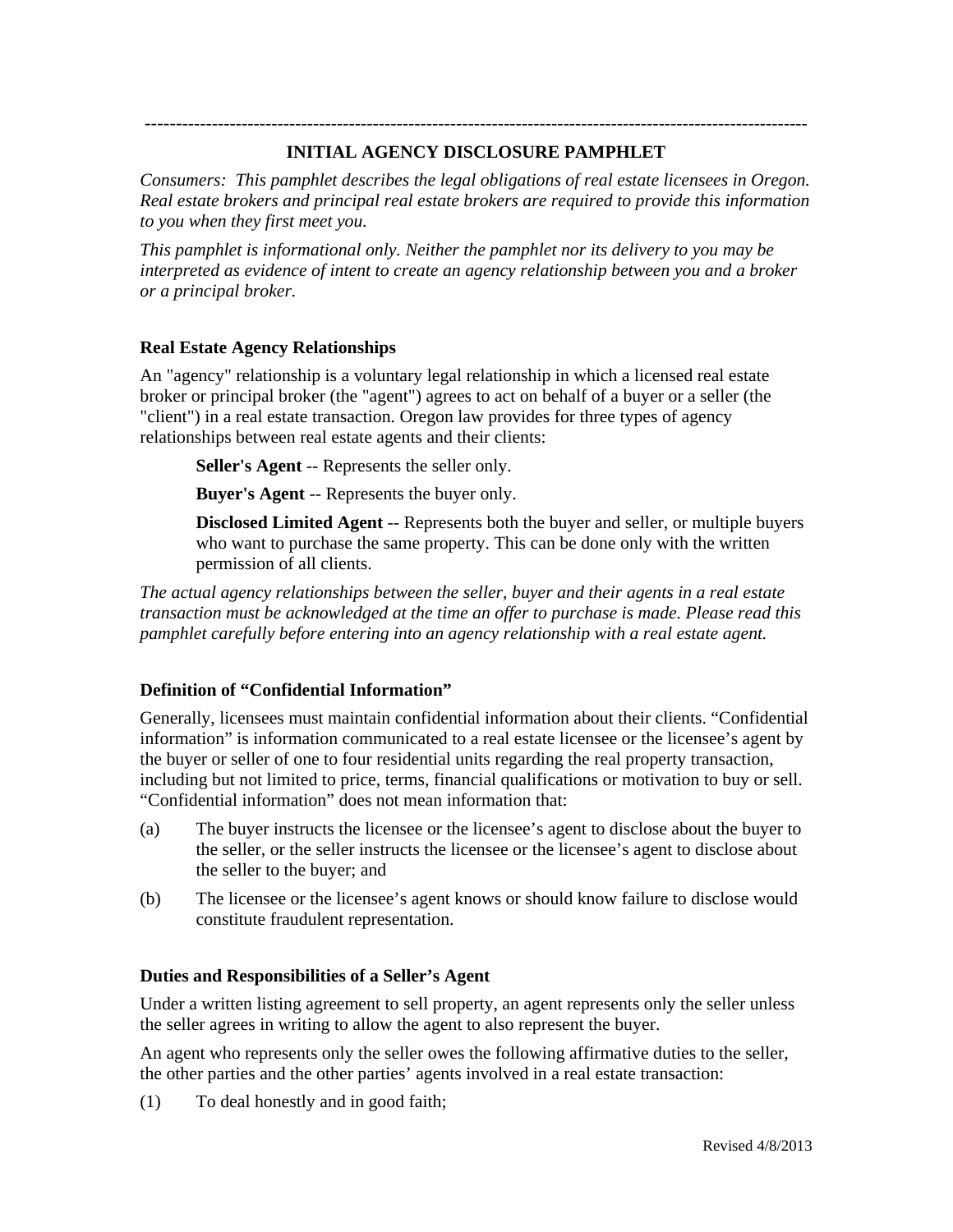- (2) To present all written offers, notices and other communications to and from the parties in a timely manner without regard to whether the property is subject to a contract for sale or the buyer is already a party to a contract to purchase; and
- (3) To disclose material facts known by the agent and not apparent or readily ascertainable to a party.

A seller's agent owes the seller the following affirmative duties:

- (1) To exercise reasonable care and diligence;
- (2) To account in a timely manner for money and property received from or on behalf of the seller;
- (3) To be loyal to the seller by not taking action that is adverse or detrimental to the seller's interest in a transaction;
- (4) To disclose in a timely manner to the seller any conflict of interest, existing or contemplated;
- (5) To advise the seller to seek expert advice on matters related to the transaction that are beyond the agent's expertise;
- (6) To maintain confidential information from or about the seller except under subpoena or court order, even after termination of the agency relationship; and
- (7) Unless agreed otherwise in writing, to make a continuous, good faith effort to find a buyer for the property, except that a seller's agent is not required to seek additional offers to purchase the property while the property is subject to a contract for sale.

None of these affirmative duties of an agent may be waived, except (7). The affirmative duty listed in (7) can only be waived by written agreement between seller and agent.

Under Oregon law, a seller's agent may show properties owned by another seller to a prospective buyer and may list competing properties for sale without breaching any affirmative duty to the seller.

Unless agreed to in writing, an agent has no duty to investigate matters that are outside the scope of the agent's expertise, including but not limited to investigation of the condition of property, the legal status of the title or the seller's past conformance with law.

### **Duties and Responsibilities of a Buyer's Agent**

An agent, other than the seller's agent, may agree to act as the buyer's agent only. The buyer's agent is not representing the seller, even if the buyer's agent is receiving compensation for services rendered, either in full or in part, from the seller or through the seller's agent.

An agent who represents only the buyer owes the following affirmative duties to the buyer, the other parties and the other parties' agents involved in a real estate transaction:

- (1) To deal honestly and in good faith;
- (2) To present all written offers, notices and other communications to and from the parties in a timely manner without regard to whether the property is subject to a contract for sale or the buyer is already a party to a contract to purchase; and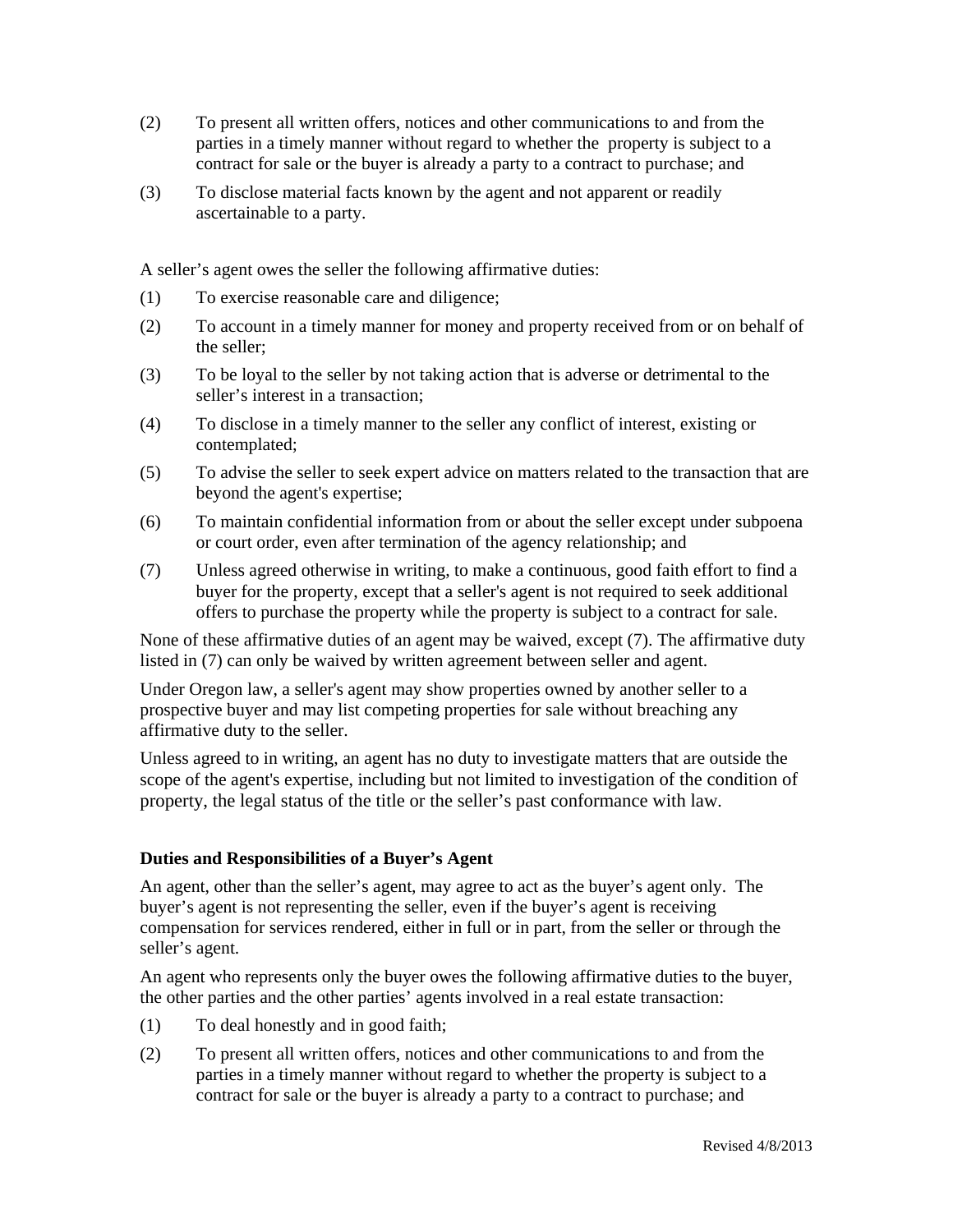(3) To disclose material facts known by the agent and not apparent or readily ascertainable to a party.

A buyer's agent owes the buyer the following affirmative duties:

- (1) To exercise reasonable care and diligence;
- (2) To account in a timely manner for money and property received from or on behalf of the buyer;
- (3) To be loyal to the buyer by not taking action that is adverse or detrimental to the buyer's interest in a transaction;
- (4) To disclose in a timely manner to the buyer any conflict of interest, existing or contemplated;
- (5) To advise the buyer to seek expert advice on matters related to the transaction that are beyond the agent's expertise;
- (6) To maintain confidential information from or about the buyer except under subpoena or court order, even after termination of the agency relationship; and
- (7) Unless agreed otherwise in writing, to make a continuous, good faith effort to find property for the buyer, except that a buyer's agent is not required to seek additional properties for the buyer while the buyer is subject to a contract for purchase.

None of these affirmative duties of an agent may be waived, except (7). The affirmative duty listed in (7) can only be waived by written agreement between buyer and agent.

Under Oregon law, a buyer's agent may show properties in which the buyer is interested to other prospective buyers without breaching an affirmative duty to the buyer.

Unless agreed to in writing, an agent has no duty to investigate matters that are outside the scope of the agent's expertise, including but not limited to investigation of the condition of property, the legal status of the title or the seller's past conformance with law.

### **Duties and Responsibilities of an Agent Who Represents More than One Client in a Transaction**

One agent may represent both the seller and the buyer in the same transaction, or multiple buyers who want to purchase the same property, only under a written "Disclosed Limited Agency Agreement" signed by the seller and buyer(s).

Disclosed Limited Agents have the following duties to their clients:

- (1) To the seller, the duties listed above for a seller's agent;
- (2) To the buyer, the duties listed above for a buyer's agent; and
- (3) To both buyer and seller, except with express written permission of the respective person, the duty not to disclose to the other person:
	- (a) That the seller will accept a price lower or terms less favorable than the listing price or terms;
	- (b) That the buyer will pay a price greater or terms more favorable than the offering price or terms; or